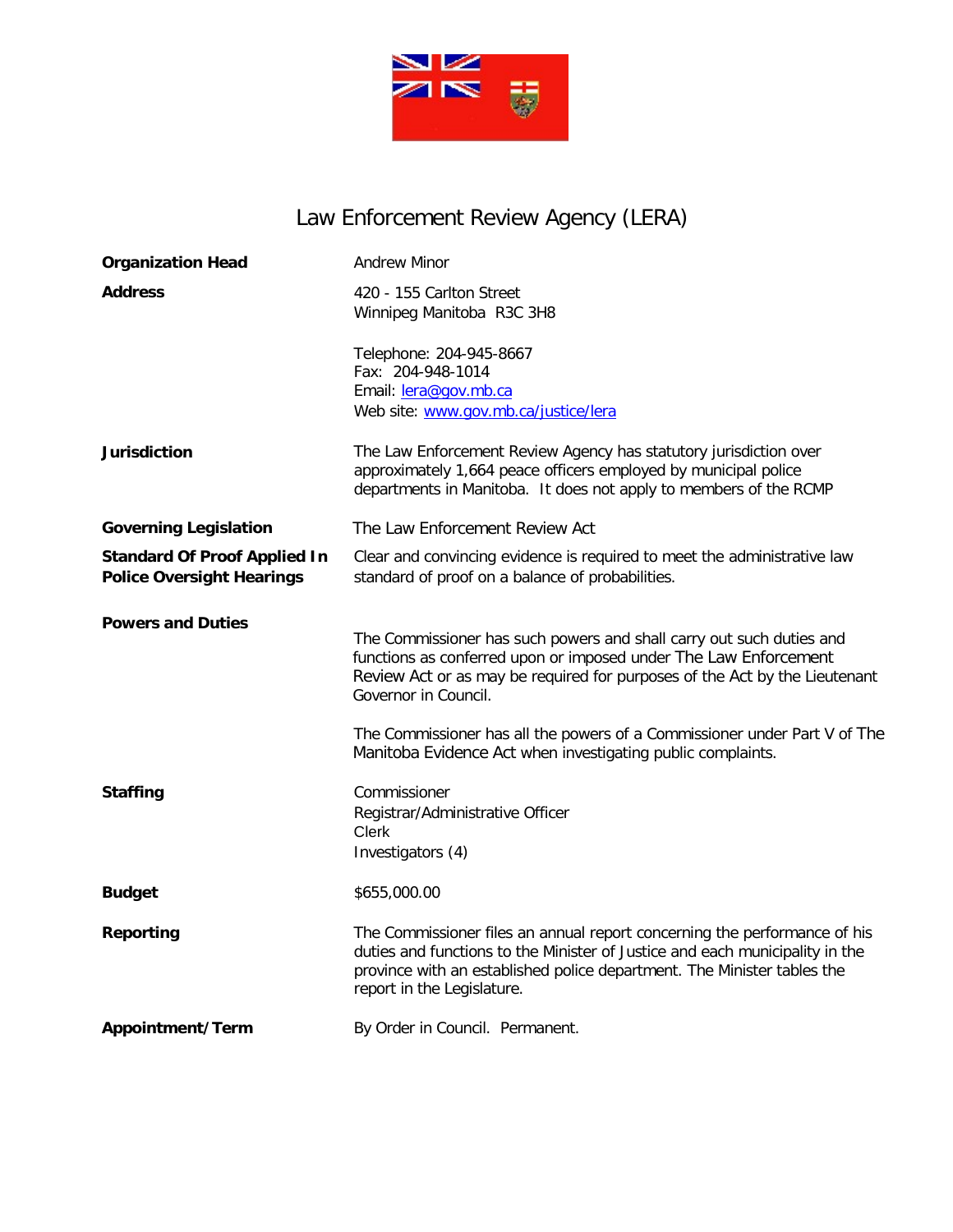| <b>Review of Legislation</b>                     | Ongoing.                                                                                                                                                                                                                                                                                                                                                                                                                                                                                                   |
|--------------------------------------------------|------------------------------------------------------------------------------------------------------------------------------------------------------------------------------------------------------------------------------------------------------------------------------------------------------------------------------------------------------------------------------------------------------------------------------------------------------------------------------------------------------------|
| <b>Oversight Agency Role</b>                     | LERA investigates complaints about municipal police performance arising out<br>of the execution of duties. Every complaint must be in writing setting out<br>the particulars of the complaint and must be signed by the complainant.                                                                                                                                                                                                                                                                       |
| <b>Process</b>                                   | LERA conducts an investigation into all complaints. The Commissioner<br>screens each complaint to determine the sufficiency of evidence to justify<br>taking further action. The Commissioner will decide to take no further<br>action on a complaint if the following situations arise:                                                                                                                                                                                                                   |
| $\bullet$<br>$\bullet$<br>$\bullet$<br>$\bullet$ | The alleged conduct does not fall within the scope of any disciplinary<br>default;<br>the complaint is frivolous or vexatious;<br>the complaint has been abandoned by the complainant; or<br>there is not enough evidence to justify referring the complaint to a<br>provincial judge for a public hearing;                                                                                                                                                                                                |
|                                                  | If the Commissioner's decides to proceed with the complaint, the act<br>provides several ways to resolve the complaint.                                                                                                                                                                                                                                                                                                                                                                                    |
|                                                  | The Commissioner must try to resolve the complaint through informal<br>mediation. If the complaint is not resolved, and if there is no admission of<br>disciplinary default by the respondent officer, the Commissioner must refer<br>the complaint to a provincial judge for disposition at a public hearing.                                                                                                                                                                                             |
|                                                  | Public hearings under The Law Enforcement Review Act are held before a<br>provincial judge acting as an administrative tribunal. In conducting a<br>hearing a judge exercises powers under the Act as persons designated for<br>this purpose and not as a court. Hearings are open to the public.                                                                                                                                                                                                          |
|                                                  | Under the The Cross Border Policing Act, The Law Enforcement Review<br>Act now applies to the conduct of police officers from other provinces or<br>territories who have been appointed as police officers in Manitoba.<br>Complaints involving police officers from outside of Manitoba's jurisdiction<br>can result in recommendations by a judge, but no penalty can be imposed.<br>The Act also applies to the conduct of Manitoba police officers appointed as<br>police officers in other provinces. |
|                                                  | When a matter before the Commissioner discloses evidence that a member<br>may have committed a criminal offence, the Commissioner shall report the<br>possible criminal offence to the Attorney General.                                                                                                                                                                                                                                                                                                   |